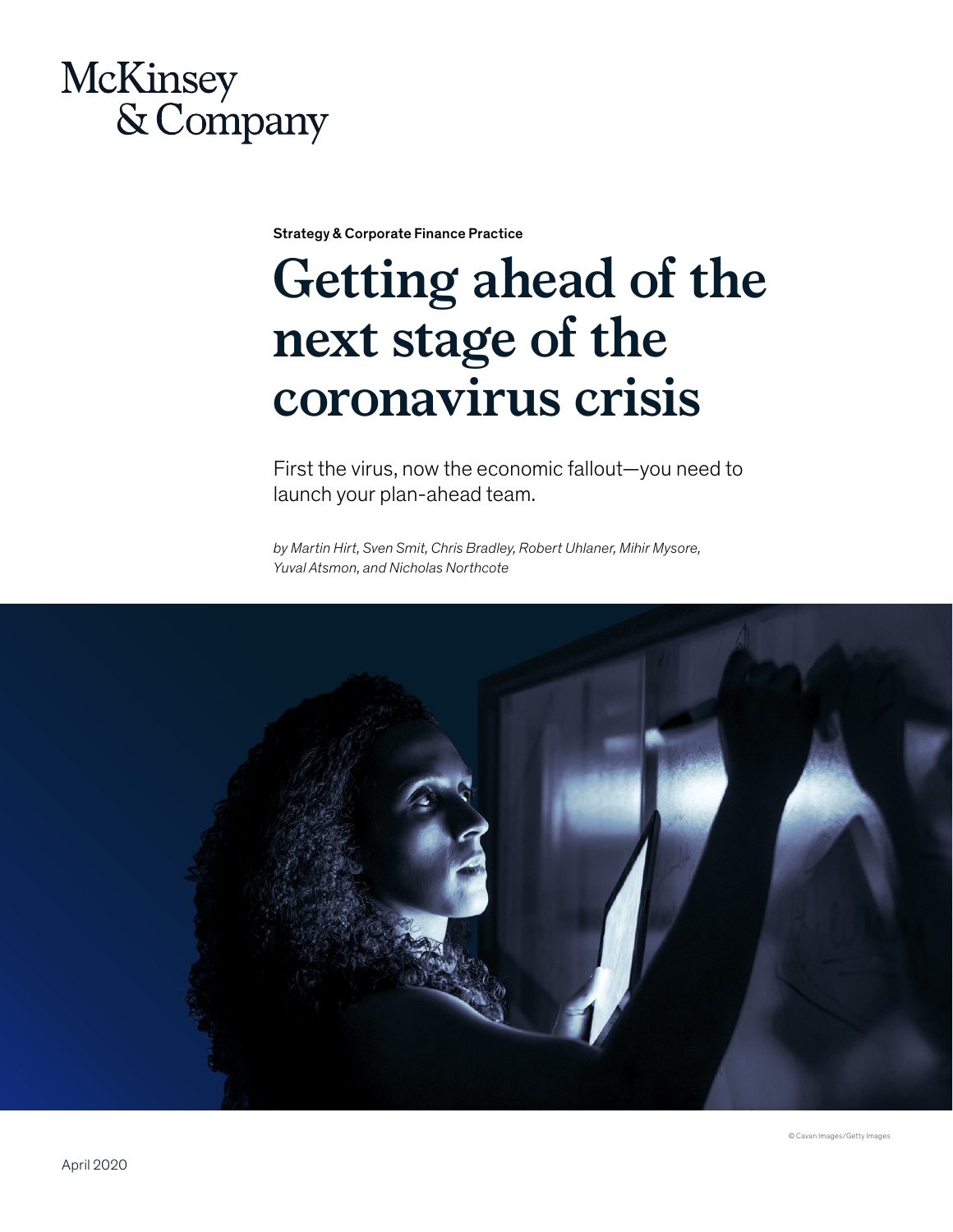The COVID-19 pandemic is spreading at an extraordinary speed. You have put a crisis team in place and are doing all you can to keep your people safe, stay on top of your business, and deal with the uncertainty amid constantly changing conditions. However, that isn't likely to be good enough.

Close on the heels of the coronavirus outbreak, the next wave of disruption—the biggest economic shock since World War II—is headed our way. And it isn't just an economic shock: it is a shock to customer behaviors and business models too. The challenges associated with it will be orders of magnitude bigger than what we are used to dealing with. To handle them, you need to adopt an operating model that accommodates the extreme level of uncertainty facing your business.

Most companies will be very vulnerable to the economic fallout of extended public- and employeeisolation measures. As the number of issues your business is facing will likely rapidly escalate, there are two practical steps you can take to help stay ahead:

- 1. Launch a PLAN-AHEAD TEAM to get ahead of the next stage of the crisis.
- 2. Direct that team to work across *multiple time horizons*, using *five frames*.

The plan-ahead team will help elevate your view above the day-to-day response that your crisis team is managing. Its objective is to enable modular, scalable thinking that any CEO needs to navigate this unprecedented and rapidly evolving situation. The plan-ahead team will deliver a STRATEGIC CRISIS-ACTION PLAN to guide and accelerate your decision making.

#### **Launch a plan-ahead team**

Military organizations, which specialize in dealing with large-scale crises, often establish granular structures accountable for highly specific tasks, such as operations, communication, and intelligence

gathering. However, they all use plan-ahead teams for key decision makers to leverage when dealing with complex and escalating sets of issues.

Your plan-ahead team should be charged with collecting forward-looking intelligence, developing scenarios, and identifying the options and actions needed to act tactically and strategically. Unlike a typical strategy team, it will have to plan across all time horizons (two, four, and seven days; two and four weeks; one and two quarters; one and two years; and the next normal) to enable you to stay on top of escalating issues and the decisions that you need to make in this time of high uncertainty.

A plan-ahead team delivers scenarios, recommendations for actions, and trigger points to the CEO and the management team so that they can decide on the right course of action. The decisions will be communicated to the crisis team or other parts of the organization for execution. If further clarification is necessary, the plan-ahead team will do another turn, collecting further information to reduce uncertainty.

Importantly, the structure of the plan-ahead team is modular, with individual cells focusing on specific issues across time horizons. As new issues come up or time horizons expand, you may need to add new cells. This will enable the team to scale in line with the magnitude of the crisis (Exhibit 1).

While staff from a regular strategy group may form part of a plan-ahead team, the team's responsibilities are far from the strategy function's usual purview. Planning ahead today requires a dedicated effort, with a full-time senior executive leading and accountable for a team of ring-fenced high-potential employees located "next door" to the CEO.

As a first task, the team needs to develop a day-one version of a strategic crisis-action plan by working through the five frames outlined in the next section of this article. Speed is of the essence, and waiting for perfect answers can be counterproductive: you need to deal with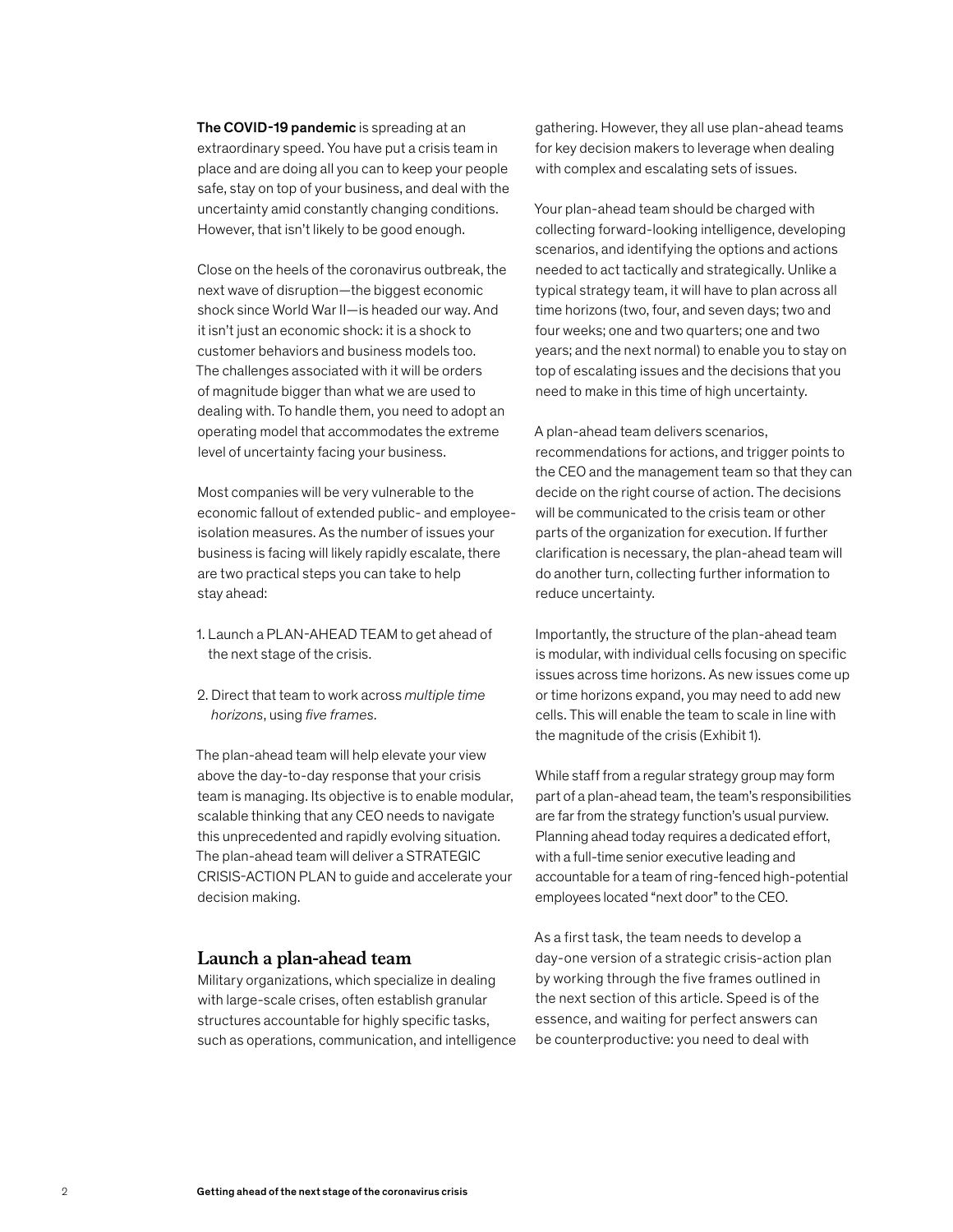#### Exhibit 1

### A plan-ahead team is modular, with cells focusing on specific issues across **time horizons.**

Immediate response to COVID-19 crisis: Safeguard your day-to-day business



Getting ahead of next stage of crisis: Launch your plan-ahead team



Working group (WG) for issue Modular, scalable planning group (PG) for issue

uncertainty, not let it bottleneck your decision making. Your plan-ahead team will need to update and improve plans continually by integrating new intelligence as it becomes available.

### **Work across multiple time horizons using five frames**

The best response to navigating through the COVID-19 crisis and the subsequent recovery will differ based on a company's circumstances. For some, simply staying calm and carrying on will be the optimal approach. Others may need to undertake radical restructuring of their cost bases and business models immediately.

Even as you assess the best course forward, the one thing you shouldn't do is rely on what we frequently see in regular strategic-planning processes: ducking uncertainty altogether or relegating it to a risk analysis at the back of the presentation deck.

You can use a strategic crisis-action plan to guide your response through the next stages of the crisis as events unfold (Exhibit 2).

To produce this plan, you need to confront uncertainty head on. Your plan-ahead team needs to work through the following five frames:

- 1. Gain a realistic view of your *starting position*.
- 2. Develop *scenarios* for multiple versions of your future.
- 3. Establish your posture and *broad direction of travel*.
- 4. Determine actions and *strategic moves* that are robust across scenarios.
- 5. *Set trigger* points that drive your organization to act at the right time.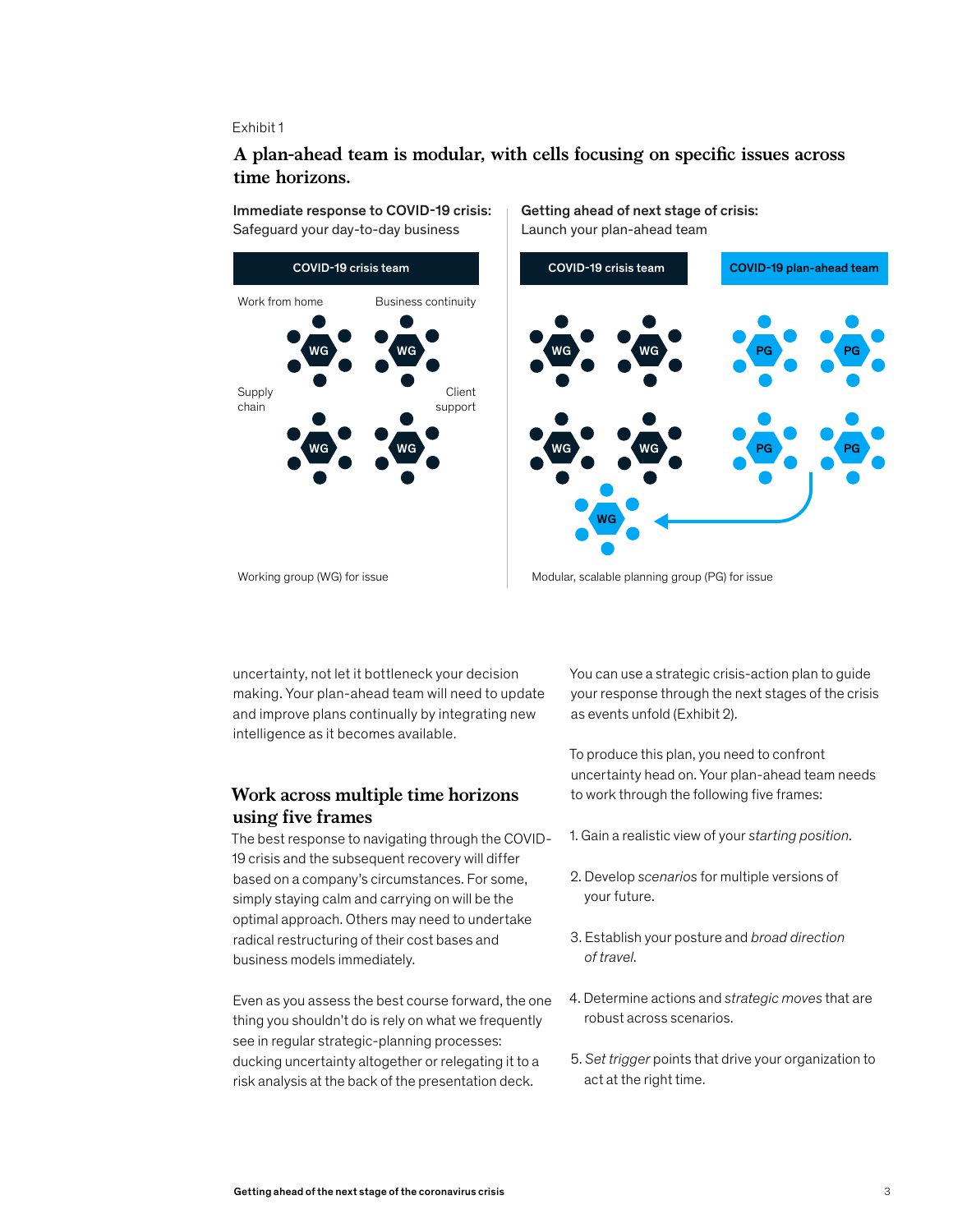#### Exhibit 2

# **A strategic crisis-action plan guides responses to a crisis's unfolding stages.**

Starting position (baseline and crisis context)

| This week                                                     | 2-4 weeks                                                                                                          | $1-2$ quarters                                                               | $1-2$ years                                                                        | Next normal                                                                                         |
|---------------------------------------------------------------|--------------------------------------------------------------------------------------------------------------------|------------------------------------------------------------------------------|------------------------------------------------------------------------------------|-----------------------------------------------------------------------------------------------------|
| Zoom will run out of<br>capacity                              | Capacity running out<br>Supply-chain instability                                                                   | Liquidity position                                                           | Growth likely to<br>return                                                         | Business challenged<br>postcrisis (eg, cruise                                                       |
| Need to increase<br>ventilator production<br>4-fold           |                                                                                                                    |                                                                              |                                                                                    | ship)<br>Business demand<br>greater postcrisis (eg,                                                 |
| Exports 40% down                                              |                                                                                                                    |                                                                              |                                                                                    | home delivery)                                                                                      |
| Government bailouts<br>offered                                |                                                                                                                    |                                                                              |                                                                                    |                                                                                                     |
| Scenarios (issues and opportunities)                          |                                                                                                                    |                                                                              |                                                                                    |                                                                                                     |
| This week                                                     | 2-4 weeks                                                                                                          | $1-2$ quarters                                                               | $1-2$ years                                                                        | Next normal                                                                                         |
| All exports shut down                                         | Access and nonaccess                                                                                               | Nationalization                                                              | Still not recovered                                                                | Business returns to<br>normal because of<br>testing (eg, hotels)                                    |
| Share buyback unwise                                          | Claims on production                                                                                               | M&A wave                                                                     | Quarantine still                                                                   |                                                                                                     |
| Need for/conse-<br>quences of accepting<br>government bailout | Collaboration across<br>players                                                                                    | Market rebound ahead<br>of fundamentals                                      | needed<br>Surveillance<br>government                                               | Drug approvals much<br>faster                                                                       |
|                                                               |                                                                                                                    | No revenues                                                                  |                                                                                    | Pace of all delivery<br>expected to stay at<br>crisis-level pace                                    |
|                                                               |                                                                                                                    | Price controls                                                               |                                                                                    |                                                                                                     |
| Posture and broad direction of travel                         |                                                                                                                    |                                                                              |                                                                                    |                                                                                                     |
| This week                                                     | 2-4 weeks                                                                                                          | $1-2$ quarters                                                               | $1-2$ years                                                                        | Next normal                                                                                         |
| Back to normal in<br>8 weeks                                  | Lean into government<br>crisis response to get<br>access                                                           | Through cycle, with<br>good balance sheet                                    | Back to business<br>as normal or reset                                             | Will now be model of<br>21st-century                                                                |
| Back to normal in<br>6 months                                 |                                                                                                                    | Mothballing                                                                  |                                                                                    | cooperation<br>Resilience over profit;                                                              |
| Independence                                                  |                                                                                                                    |                                                                              |                                                                                    | more working capital                                                                                |
|                                                               | Strategic moves (options, safety nets, and no-regrets moves)                                                       |                                                                              |                                                                                    |                                                                                                     |
| This week                                                     | 2-4 weeks                                                                                                          | $1-2$ quarters                                                               | $1-2$ years                                                                        | Next normal                                                                                         |
| Scale capacity now                                            | Push for critical-product<br>funding                                                                               | Test tourism to get<br>back to work                                          | Keep certain<br>projects; stop<br>others                                           | Prioritize investments<br>now based on what<br>what will be necessary<br>in future                  |
| Ship last supplies                                            |                                                                                                                    |                                                                              |                                                                                    |                                                                                                     |
| Split workforce                                               | Work to reopen exports                                                                                             | Massive testing                                                              |                                                                                    |                                                                                                     |
| Accept partial bailout                                        | safely to get supply<br>Support clients and<br>suppliers in critical<br>areas                                      | 50-50 workforce<br>quarantine                                                |                                                                                    |                                                                                                     |
|                                                               |                                                                                                                    |                                                                              |                                                                                    |                                                                                                     |
| <b>Trigger points</b>                                         |                                                                                                                    |                                                                              |                                                                                    |                                                                                                     |
| This week                                                     | $2 - 4$ weeks                                                                                                      | $1-2$ quarters                                                               | $1-2$ years                                                                        | Next normal                                                                                         |
| Availability of machines                                      | Analyze tier ≥3 suppliers<br>to reveal<br>critical-supplier<br>exposure/extended<br>shutdowns because of<br>crisis | Analyze 13-week cash<br>flow for liquidity<br>challenges across<br>scenarios | 50% of geographic<br>market regions<br>facing demand<br>drawdowns after<br>Q4 2019 | Significantly lower<br>number of new-project<br>opportunities because<br>of market-segment<br>shift |
| Government-bailout<br>deadline                                |                                                                                                                    |                                                                              |                                                                                    |                                                                                                     |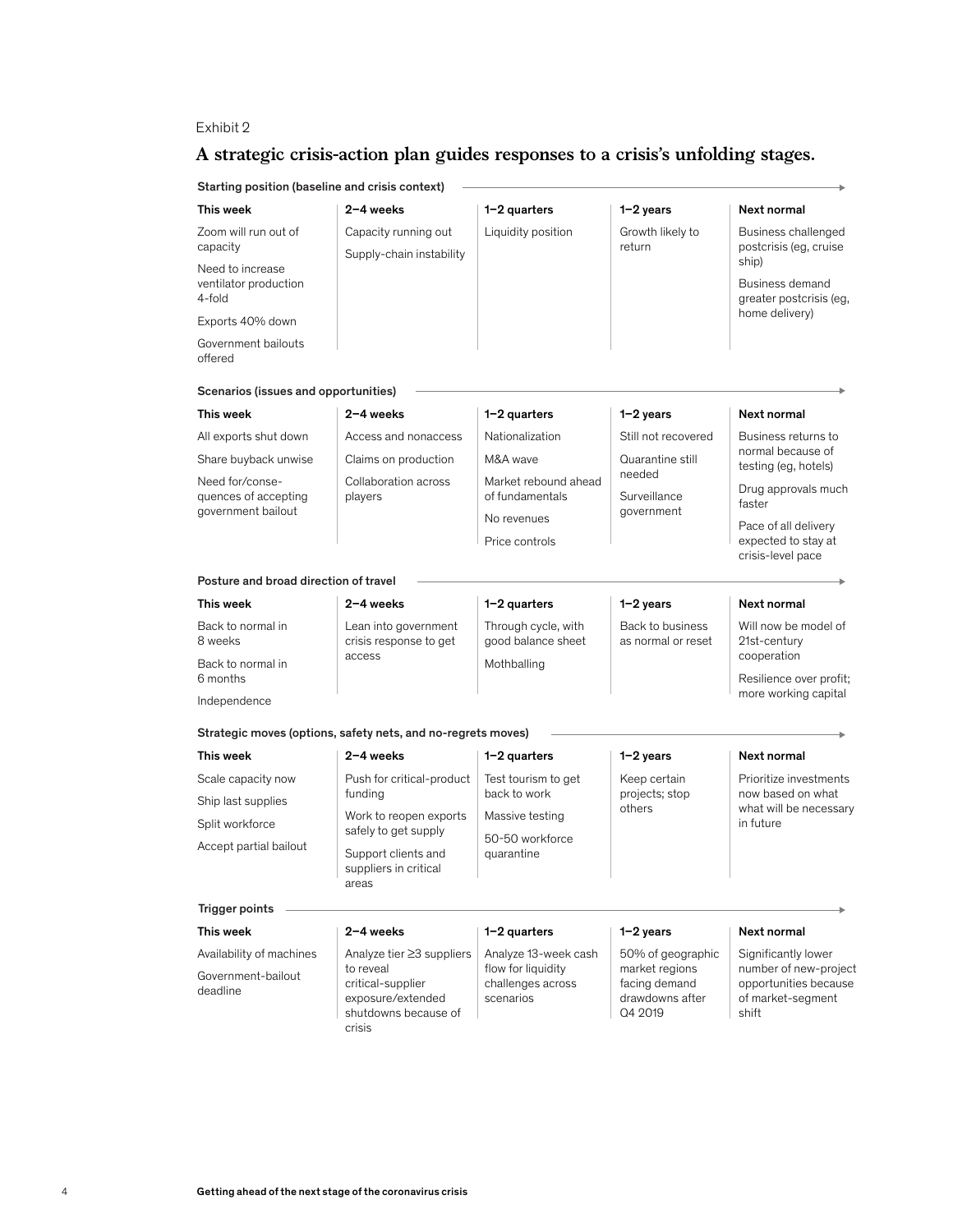We can't stress the idea enough: speed is of the essence. Your plan-ahead team must move fast, give you the day-one answer tomorrow, and iterate at high velocity. If new issues or opportunities come up, add modules for your plan-ahead team; don't slow down. The next few weeks and months will shape the future of your company—and possibly, your industry.

#### 1. Gain a realistic view of your starting position

In times of extreme uncertainty, you should start by developing a clear baseline of your company's last-known position. Think of it as doing a "system restore" back to January. You don't have time for a cleansheet exercise; your existing strategy can be an anchor to use in systematically assessing what has changed.

Your plan-ahead team should take stock in three main areas: your financial assumptions, your ongoing initiatives, and your big strategic choices. Referring to a three-year plan and cataloging the planning assumptions made in that document will help determine what drives the financial performance of the company. Those factors should be sorted into three buckets: those that still seem about right, those that are wrong, and those about which you are unsure. If possible, do a quick sensitivity analysis to assess which assumptions matter most.

The next task is to list the big ongoing initiatives, starting with major projects on the capitalexpenditure list, and organize them into the same bucket categories. The final step is to list the big strategic choices that underpin your company's business model—for example, sustain a price premium, keep investing in a physical network, and invest faster than the competition. Sort those into the three buckets too. You have now clarified the starting picture and brought the critical issues to the foreground.

#### 2. Develop scenarios for multiple versions of your future

The traditional approach to strategic planning too often either adopts a head-in-the-sand position (assuming away uncertainty) or suffers from "deer in the headlights" syndrome (being paralyzed by unpredictability).1 Now more than ever, you can't get rid of uncertainty; you have to confront it. A good way of doing this is to build scenarios, and McKinsey's global COVID-19 scenarios are a useful starting point (Exhibit 3).<sup>2</sup>

We took the two biggest uncertainties associated with the crisis—the virus spread (and the associated health response) and the economic knock-on effects (along with the public-policy response)—and combined them into potential macroeconomic outcomes.

The aim isn't to debate which scenarios are more likely but rather to explore what is possible—and to ready yourself for anything that looks plausible. Chopping off "the tails" to eliminate the most extreme eventualities is where scenario analyses often fail, resulting in mere variants of a base

# **We can't stress the idea enough: speed is of the essence.**

<sup>1</sup> Hugh Courtney, Jane Kirkland, and Patrick Viguerie, "Strategy under uncertainty," *Harvard Business Review*, November–December 1997, pp. 66–81, hbr.org.

<sup>&</sup>lt;sup>2</sup> Kevin Buehler, Ezra Greenberg, Arvind Govindarajan, Martin Hirt, Susan Lund, and Sven Smit, "Safeguarding our lives <u>and</u> our livelihoods: The imperative of our time," March 2020, McKinsey.com.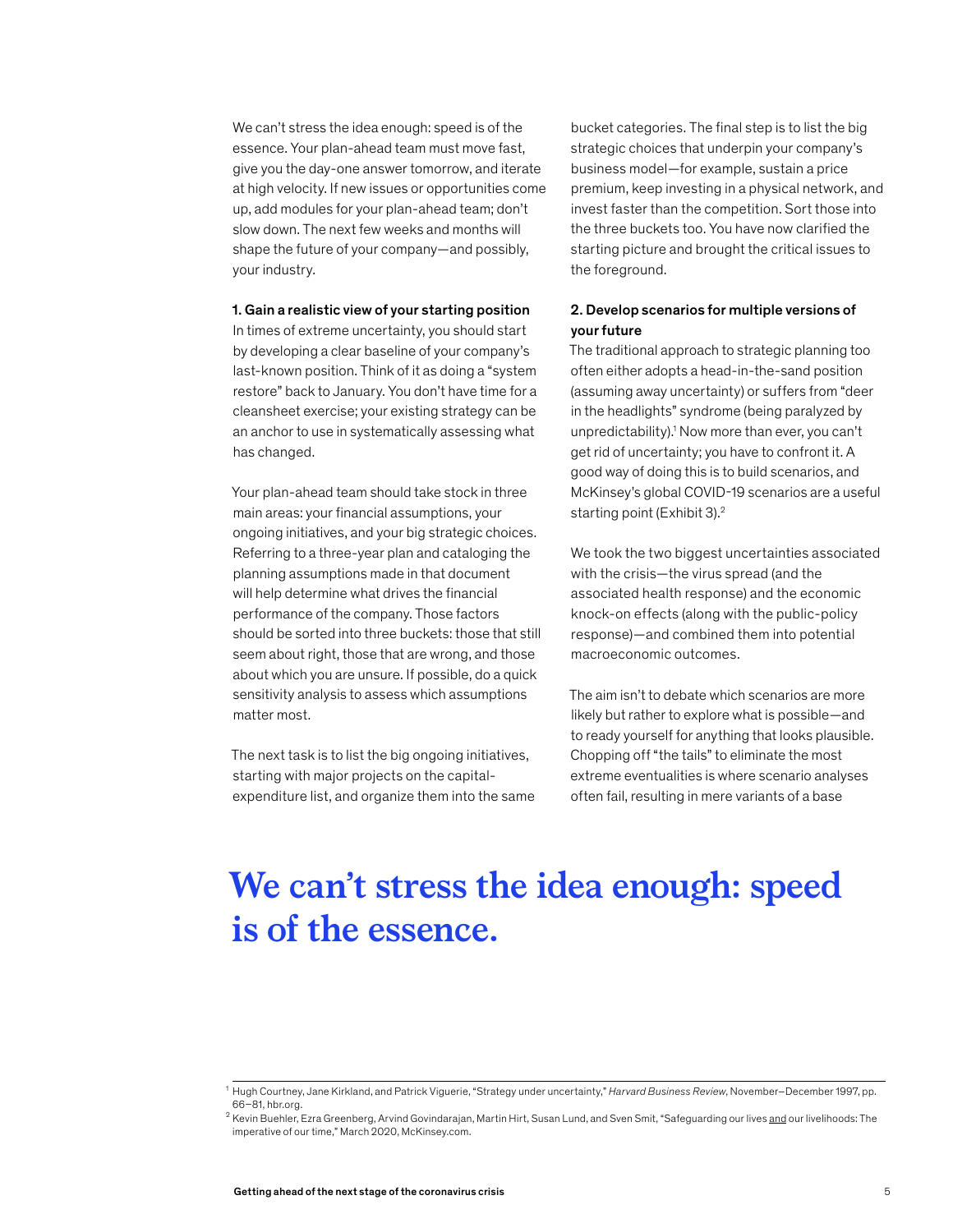#### Exhibit 3

## **Scenarios for the economic impact of the COVID-19 crisis are useful as starting points.**



GDP impact of COVID-19 spread, public-health response, and economic policies

Effectiveness of government economic policy

case. While some scenarios may seem too awful to contemplate, that doesn't mean they should be disregarded. Your plan-ahead team should develop at least four scenarios. If you only have three, it is all too tempting to default to a middle option as the base case.3

Next, your plan-ahead team should stress-test your company's performance and strategy against each scenario by translating them into modeled business

outcomes. Identify where your business is most at risk and where it is most resilient; estimate your capital "headroom" (or shortfall) in the worst-case scenario. Then assess your current slate of strategic initiatives against each scenario, determining whether each initiative should continue as planned, accelerate, or stop.

Developing scenarios brings immediate benefits. It allows you to bound uncertainty into manageable

<sup>&</sup>lt;sup>3</sup> For more on scenario building, see Charles Roxburgh, "The use and abuse of scenarios," November 2009, McKinsey.com.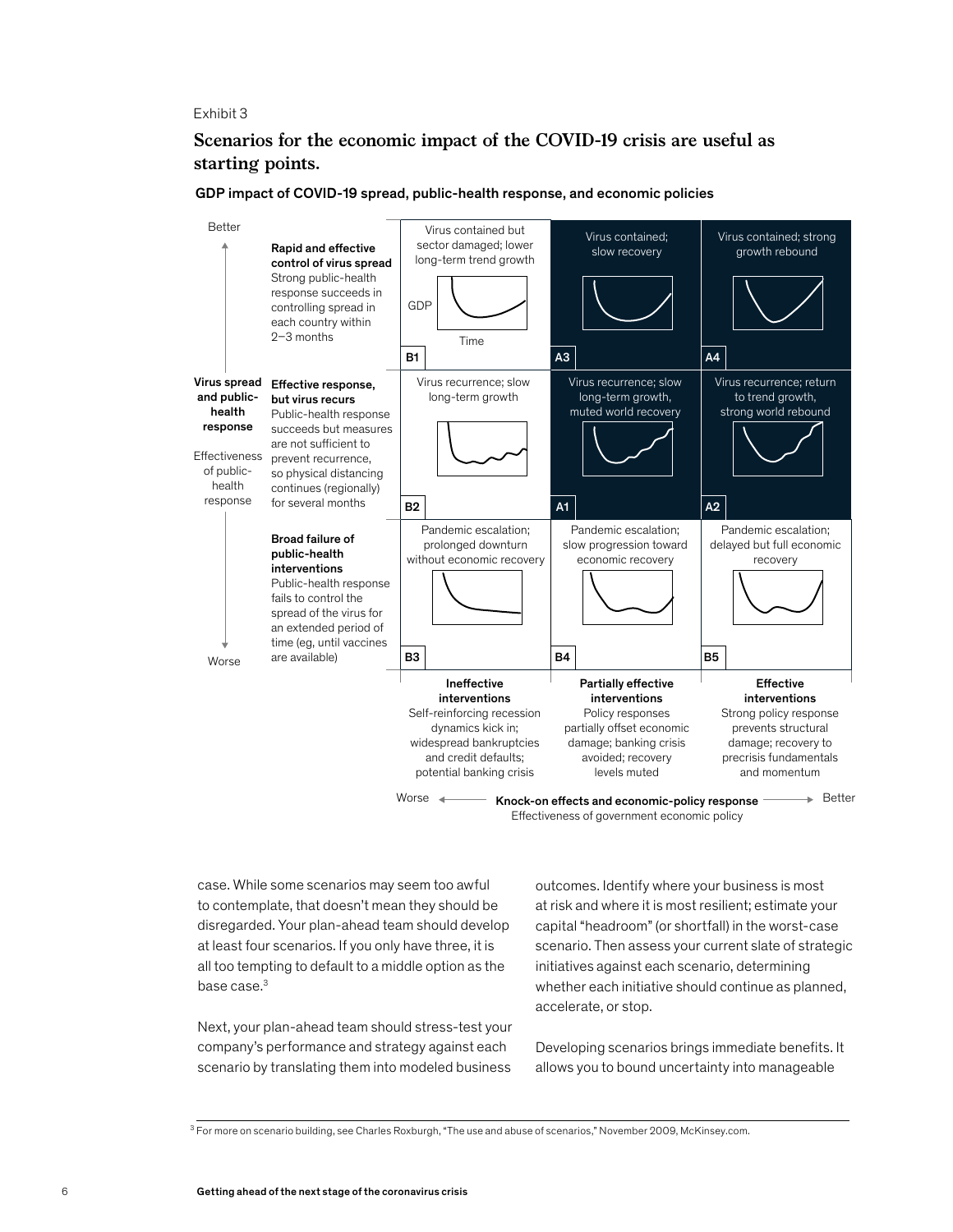# **In a world full of uncertainty, you have to stand for a goal that will matter above all else.**

and measurable boxes, reducing confusion, and to sort out what is truly unknown and what really matters. You can identify, with confidence, the no-regret moves with which you should promptly proceed while creating a clear structure to use when working through options to handle a range of possible outcomes. Finally, it enables you to identify the signals that will be early markers that a scenario is coming to pass.

It is extremely important that a plan-ahead team considers multiple scenarios as input and converts them to tangible ideas for action. However, it is also important that the team has a set of planning assumptions provided as an input to delivery teams. If the plan-ahead team believes that the company needs to operate under an assumption of an 8 percent drop in GDP, then the team that is constructing the financial portfolio can't make an assumption that is different than that.

One approach we have found useful is to start by developing a clear view on how the primary threat or opportunity that you face (for example, macrolevel and industry trends, operations, and regulation) could evolve. Then think through how the evolution of that threat or opportunity could affect your business performance. Running this loop a few times helps you acquire a nuanced view of how the environment is likely to change.

A plan-ahead team is in the best position to define the inputs that are necessary for an organization's scenario-development and decision-making processes because it is the team responsible for gathering pertinent, high-quality information for the organization. The reason is simple: gathering

high-quality information about the environment is a costly exercise that usually requires a lot of nuance and judgment. It is far more involved than a simple exercise of analyzing positive and negative sentiments on Twitter.

#### 3. Establish your posture and broad direction of travel

One of the key responsibilities of a plan-ahead team is to determine the best response to an evolving situation based on the company's circumstances after the immediate crisis passes. While some companies may need to enter a long and difficult period of slow rebuilding, others will find nearterm opportunities in big, strategic moves and innovations. The point isn't to develop detailed plans but rather to figure out your broad direction of travel—the big thematic idea around which you can form a strategic response. In a world full of uncertainty, you have to stand for a goal that will matter above all else. This big idea will bring coherence and determination to your evolving tactical response.

In a disruption of the magnitude of the COVID-19 pandemic, a point of view on what has changed permanently is essential. It helps you avoid a hedging approach to the future in which you spread your resources like peanut butter across a range of opportunities without really taking a clear stance. Many successful companies have confronted these moments when they have had to commit to a vision of the future. In the 1980s, for example, Bill Gates didn't know which operating system would emerge as dominant, but he did know that, in all scenarios, personal computing would be the next big thing and computers would run on graphical user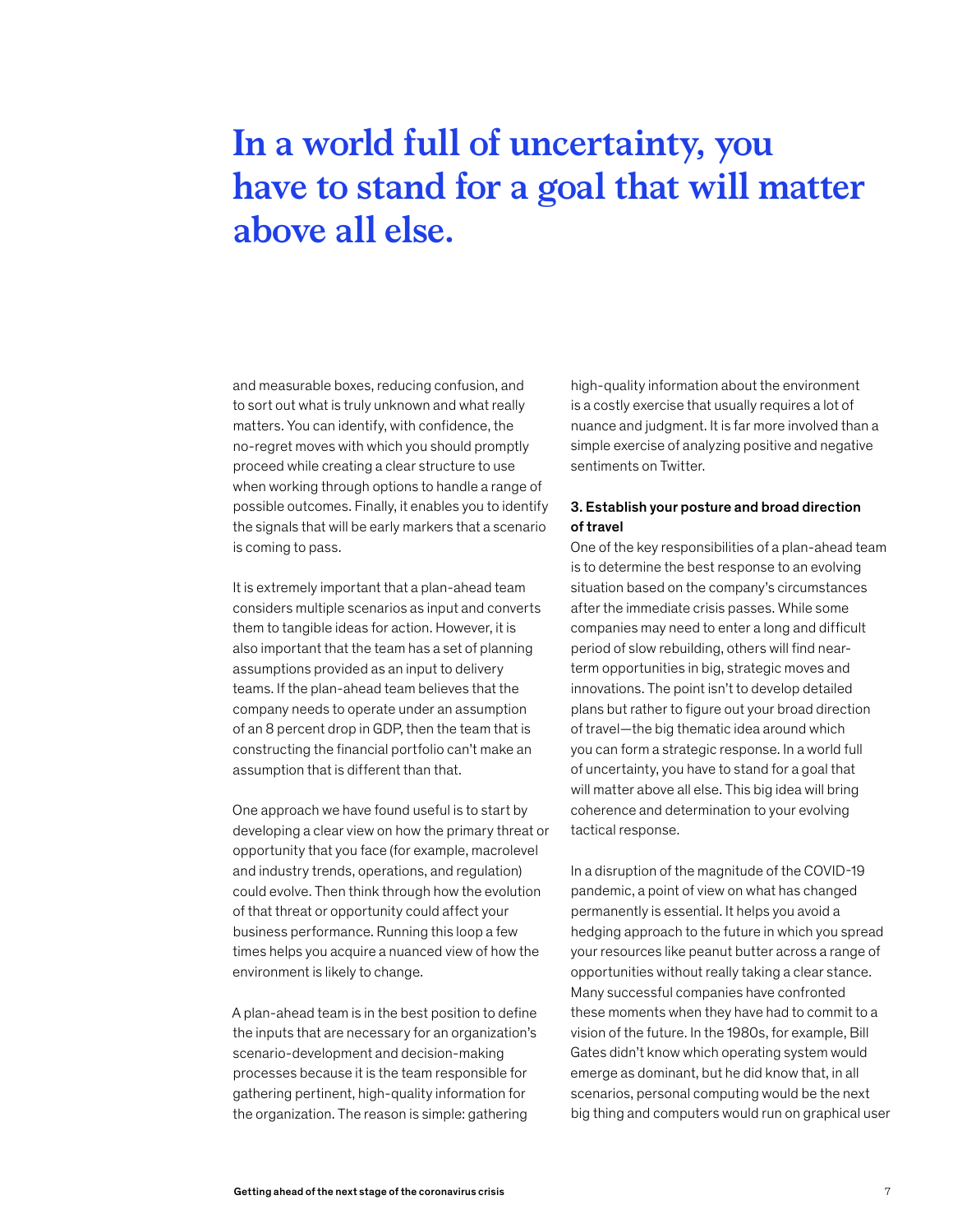interfaces. He also knew that it was likely that the winners would take all. This led Microsoft to adopt a clear posture of trying to win the race for the PC operating system.

Coming out of developing your scenarios, you will have thought through how the dual shocks to your demand and your business model might play out. You might see a few possible versions of the next normal. While you are staying open to multiple possibilities, it might help to consider in which direction you need to establish your broad direction of travel (Exhibit 4).

With the COVID-19 crisis, hardly anyone will be in the bottom corner of the map shown in Exhibit 4, as the challenge is so ubiquitous. Some businesses will have a dominant imperative to sustain, as they will return in similar form but at different recovery speeds (for example, with essential subscription services, such as core consumer telephony and electricity retailing). Others will primarily orient to restructure to match a much leaner demand environment (for

example, the cases of airlines and cruise ships). Other companies will have less severe demand shocks but will face radically different customer behaviors. They will have to shift their business models. Yet other companies and industries will find themselves in a completely different territory on both the axes shown in Exhibit 4, and they will have to shape entirely new businesses.

One notable feature of the COVID-19 crisis is a radical shift to distance business models. In a matter of days, people massively stepped up their use of technologies that enable remote learning, working, services, and consumption. Will that adoption recede postcrisis, or will we move to a new status quo? As a result, should you now accelerate your investments in a digital business model? Do you need to scale back your capital-investment plans focused on increasing your physical footprint and instead secure bandwidth to host your virtualized business? Given the level of uncertainty, you can't put all your eggs in one basket or bet on hope. The critical output of this frame is to establish conviction on future themes before defining any initiatives.

#### Exhibit 4

# **Choose a strategic direction based on shifting disruption and options.**  Broad direction of travel toward next normal

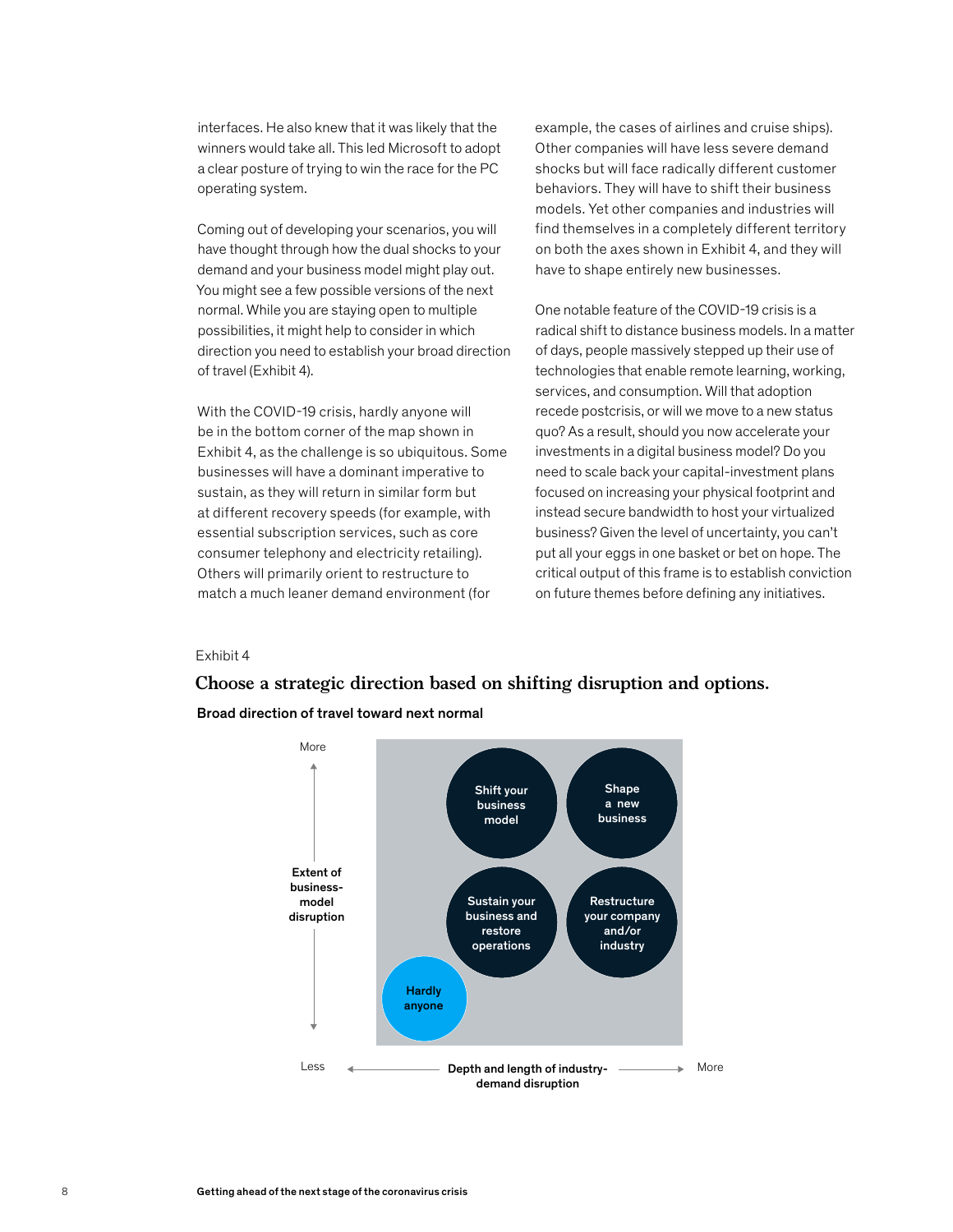#### 4. Determine actions and strategic moves that are robust across scenarios

In a world of extreme uncertainty, a rigid, deterministic plan won't be right for very long. But making everything flexible can be an expensive path to nowhere. Rather, you need to think about building a portfolio of strategic moves that will perform relatively well as a collective across all likely scenarios, even if every move isn't a winner on its own.

A tried-and-tested approach is to work through one scenario at a time, defining the optimal set of moves you would make if you knew for sure that the scenario would pan out. Start with your list of existing initiatives—those that were on the slate before the crisis—then scan widely for opportunities and threats before deciding which initiatives to cull and which new ones to add. Then check for the big commonalities and differences among the scenariospecific strategies.

Some initiatives will make sense in all scenarios; those are no-regret moves with which you can proceed with confidence. Others will pay off big in some scenarios but may hurt in others; those are big bets, and the key here is to gather as much information as possible before making a go/no-go decision. If possible, you should try to break them down into smaller parts, investing in phases to reduce the risk associated with a large, one-off investment under high uncertainty.

Other moves are about buying the right to act preferentially later–real options. Options are worth a lot more money when volatility is high, so now is a good time to create optionality where you can. Companies in oil and gas exploration and movie studios, for instance, do this as part of everyday business, but real options can be everywhere in your business when you look for them. Finally, there are moves you could consider that mostly protect you from the downside. You can't avoid risk, but these safety nets help you make sure your risk exposure is smart and offers a good upside, with a protected downside.

The outcome of this frame needs to be a portfolio of several dozen strategic moves, ranging from no-regret moves to point-of-no-return moves that can irreversibly alter the future of a company. Ensure that the moves on each topic are thoroughly syndicated with major decision makers and stakeholders, inside and outside the organization. Ideally, you do this through tabletop exercises or workshops that force decision makers to engage on the very real possibility of pulling the trigger on moves that may appear unlikely at the moment.

#### 5. Set trigger points that drive your organization to act at the right time

In an environment as uncertain as the one with COVID-19, the passing of time will make a rigid plan rapidly outdated. The world is going to evolve fast. You don't yet know which scenario we are approaching. But you need to try to be the best learner (the first to know where the world is going) and the best adapter (the one making the best decisions and iterating the plan). It isn't about starting with the perfect plan: it's about being on the fastest improvement trajectory. In a fast-moving world, that will matter most, as even a great plan will become obsolete.

As discussed, the majority of the moves we describe will only make sense to make under a certain set of circumstances. However, many companies that face disruption only start to debate those moves once the circumstances clearly present themselves. This, together with high emotive and potentially consensus-driven decision making, is the root of the delayed or lack of action that befalls many management teams.

To avoid such an issue, it is extremely important to ensure that every move comes with a clearly articulated set of trigger points for when the organization should begin detailed planning and execution for that move. That point, or the trip wire, is the time at which the probability of that move being necessary has increased and it makes sense to invest a team in ensuring that the organization can act quickly. Making a decision on when trigger points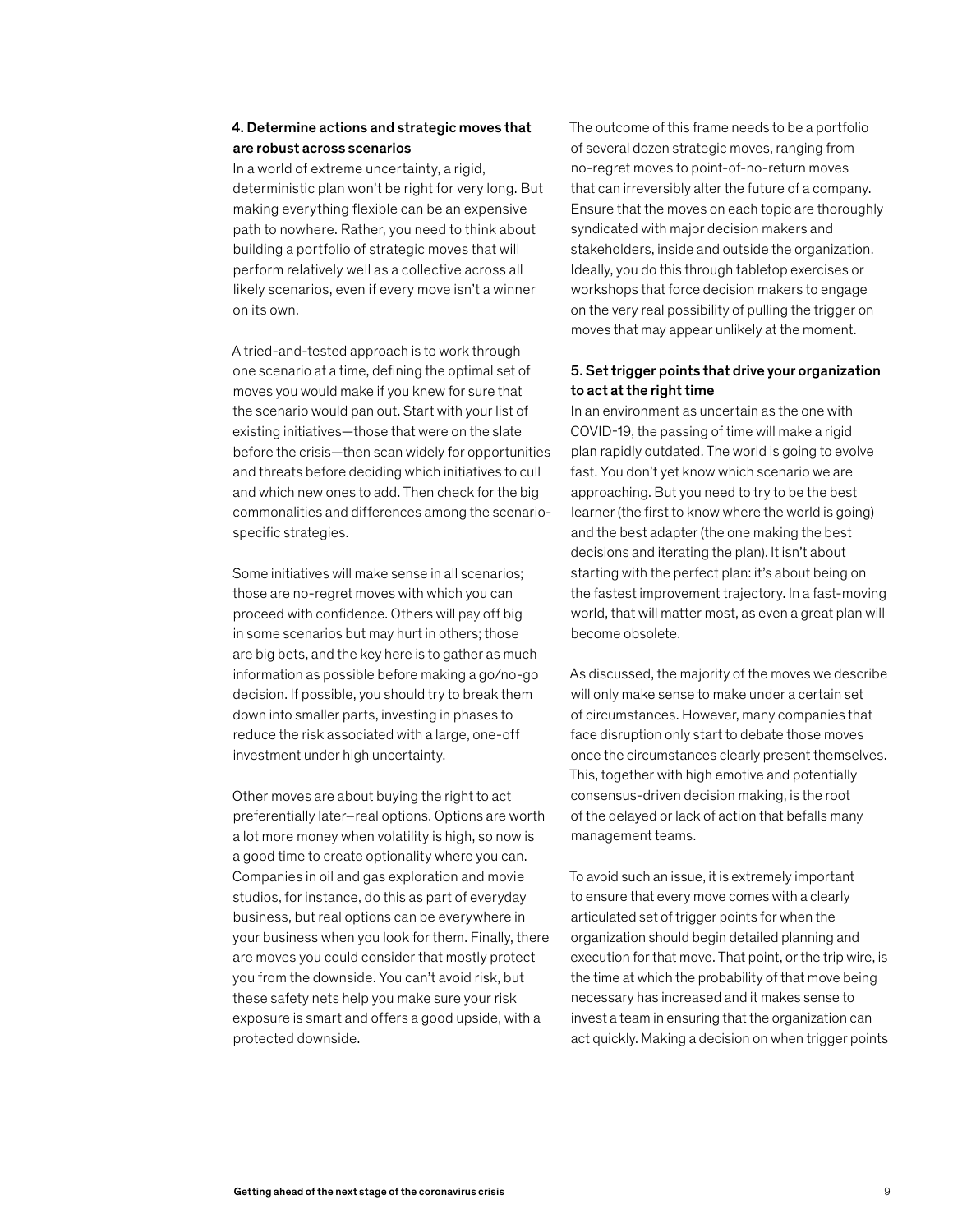have been reached—and when detailed planning and execution should commence—is a key role of the CEO, in conjunction with the plan-ahead team.

#### **Stay ahead in the race against time**

In times like these, being on the fastest trajectory matters more than having a great plan because plans quickly become outdated. Staying ahead in the race against time means making the following moves:

- Convert your actions and portfolio of moves into a *strategic crisis-action plan*, ideally syndicated and "decision primed" through a tabletop simulation.
- Roll back all initiatives in the plan to *near-term goals and decision points*. That will give you visibility and allow you to direct the action in real time.
- $-$  Create a set of indicators aggregated into a control tower that serves as an early-warning system to signal which scenario is emerging. Your job isn't to know the unknowable but to

be the first to know and the fastest to act. This requires a sentinel that can see the signals first, combined with a plan that is flexible and ready to act on the trigger points.

Additionally, a reality of many of the companies we are speaking to is that their current budgets are dead in the water and they have no credible way of setting new budgets. This will force a much more agile, real-time approach to resource allocation, perhaps one of working in quarterly sprints. Funding will be stage gated and released, and there will also need to be trigger points for disinvestment or further cutbacks. You might have to demolish the long-held divide between strategy and finance functions swiftly.

That all might feel like a lot, and you most likely don't have the bandwidth to manage it on your own. That's why, even as your crisis team is busy keeping the business afloat, you should have your modular, scalable plan-ahead team at your side to support your iterative planning cycle throughout the crisis no matter how overwhelming the issues seem to become (Exhibit 5).

#### Exhibit 5

An agile plan-ahead team can offer quick responses to rapidly changing circumstances, using five frames.